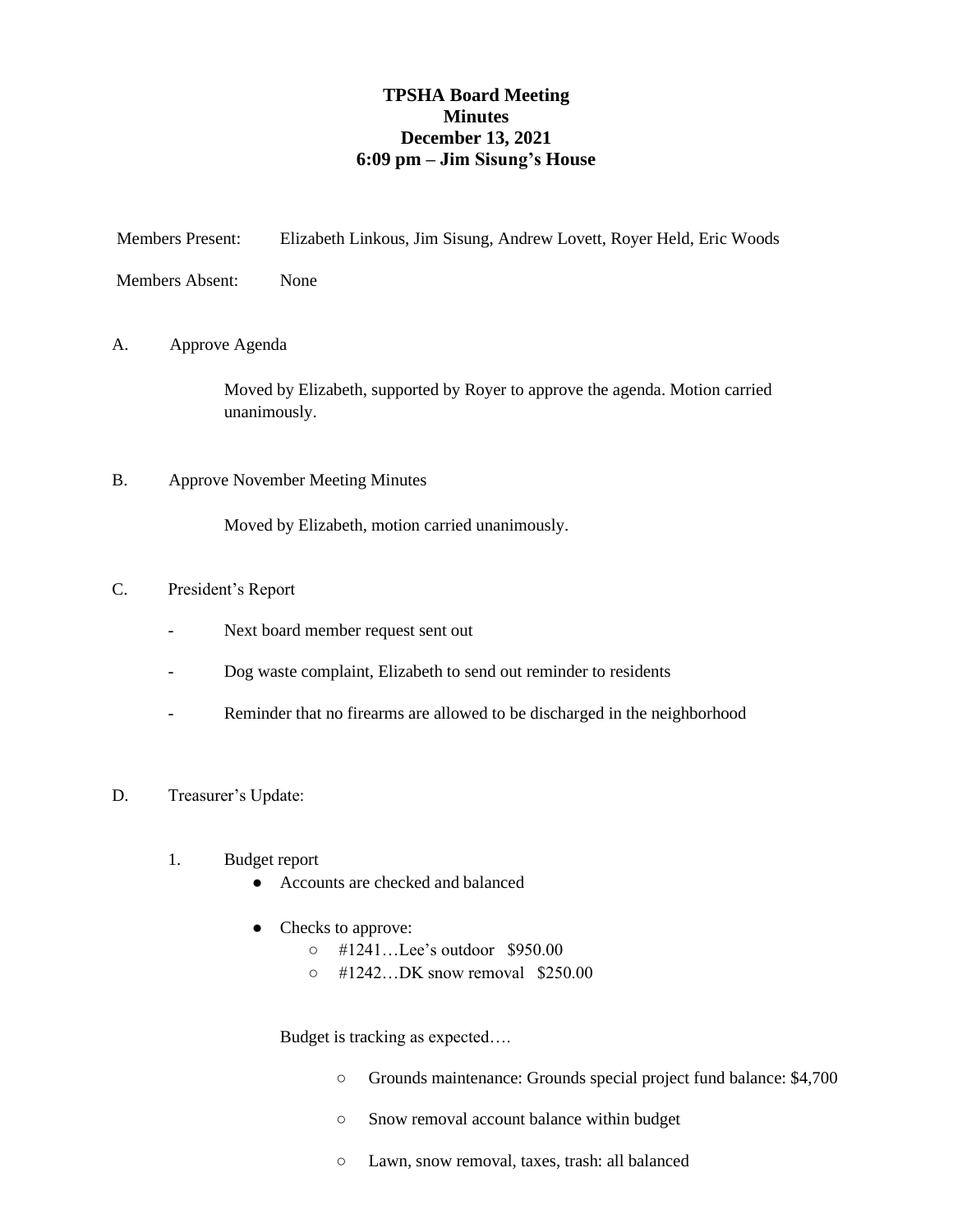- 2. HOA dues… 1 outstanding as of Dec 13. Mailing out invoice.
- 3. Checking account balance: \$34,566 Grounds special project balance \$4,750 Snow removal balance \$6,600
- 4. Budget moving forward:XXX
	- Pond maintenance fund goal?
- 5. Budget moving forward:
	- Pond maintenance fund goal?
- 6. Wolverine sent reminder that there is an underground pipeline in the area.
- 7. Road fund CD expires at the end of 2021.

#### E. Grounds Maintenance

- 1. Ponds
	- Royer to investigate alternate pond treatment plans
- 2.. Work Group
	- No activity
- 3. Fence: Need to determine plan for remaining replacement. Money to be added to special projects fund. Future discussion.
- 4. Snow removal issues. Grass was destroyed throughout the neighborhood. Royer discussed with DK
- 5. Patel's property line needs to be adjusted. Royer investigating procedure required to adjust plat info.